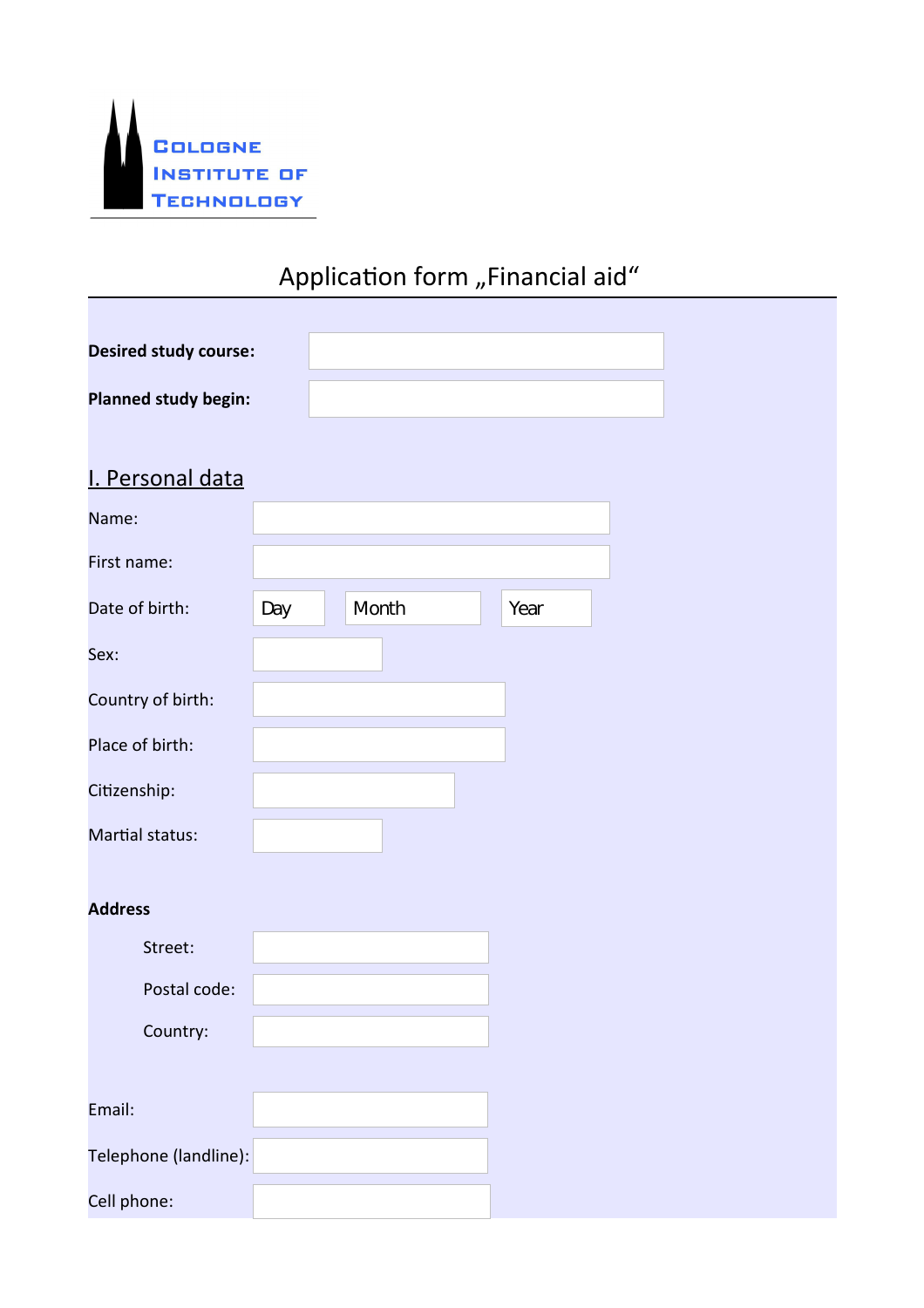| <b>Parents' Information</b> |                         |
|-----------------------------|-------------------------|
| Fahter's name               | (Last name, First name) |
| Age                         |                         |
| Occupation                  |                         |
| Employer                    |                         |
|                             |                         |
| Mother's name               | (Last name, First name) |
| Age                         |                         |
| <b>Mother's Occupation</b>  |                         |
| Employer                    |                         |
|                             |                         |

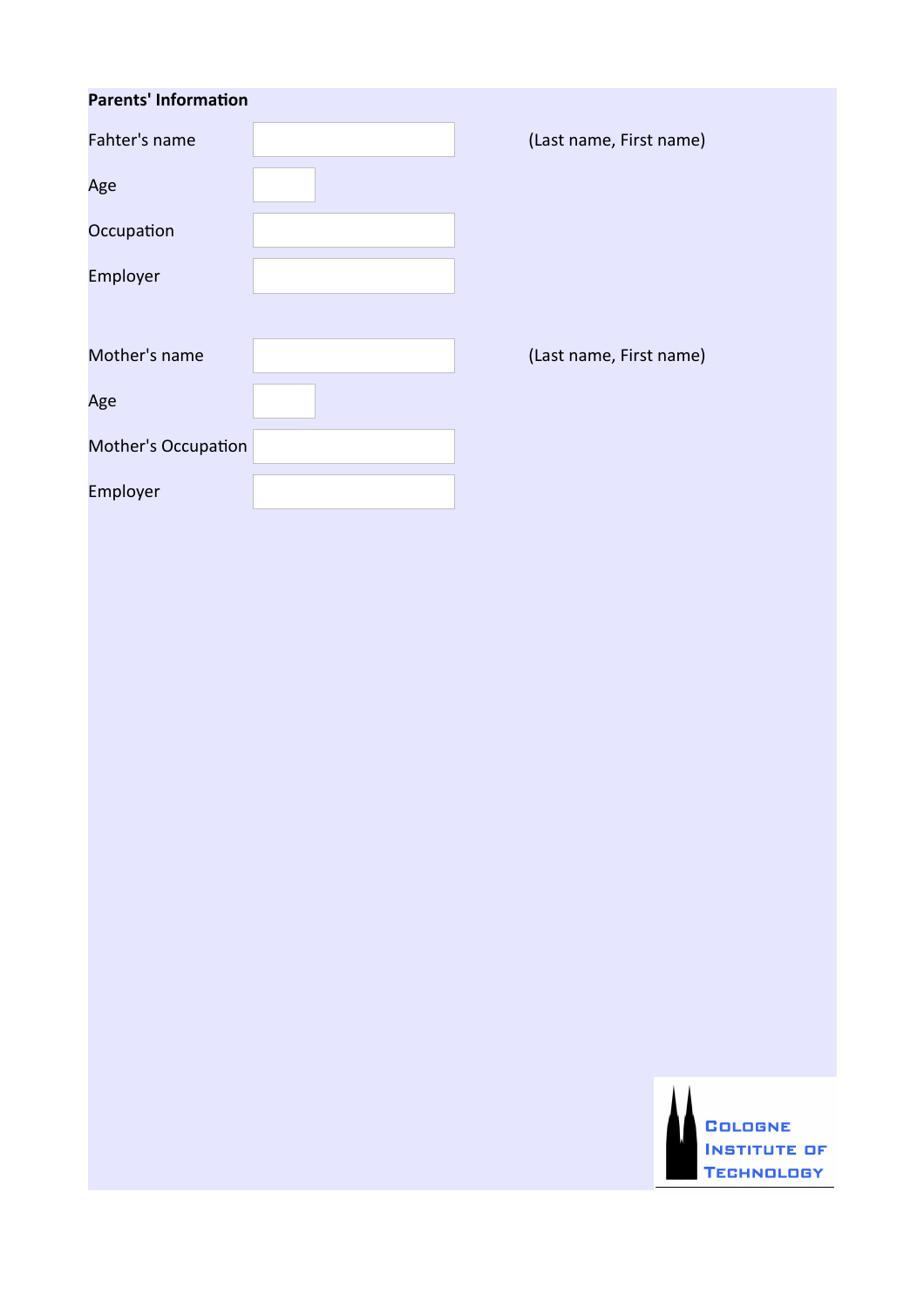# II. Family Income

| <u>II. I allilly Inconne</u> |                         |                                  |                                                                        |                                                                |
|------------------------------|-------------------------|----------------------------------|------------------------------------------------------------------------|----------------------------------------------------------------|
| <b>Parents' Income</b>       |                         |                                  |                                                                        |                                                                |
| <b>Father</b>                |                         |                                  |                                                                        |                                                                |
| Year:                        |                         | $\left  \mathbf{v} \right $      |                                                                        |                                                                |
| Currency of father's income: |                         | $\vert \blacktriangledown \vert$ |                                                                        |                                                                |
| Father's earnings:           |                         |                                  | (gross income from regular employment)                                 |                                                                |
| Father's business/           |                         |                                  |                                                                        |                                                                |
| investment income:           |                         |                                  | (e.g. rent, business/farm income, interest,<br>dividends, tax refunds) |                                                                |
| Other income:                |                         |                                  | (e.g. unemployment compensation, pension benefits)                     |                                                                |
|                              | Nature of other income: |                                  |                                                                        |                                                                |
| Father's total gross income: |                         |                                  |                                                                        |                                                                |
| Annual income taxes paid:    |                         |                                  |                                                                        |                                                                |
| Mandatory social security    |                         |                                  |                                                                        |                                                                |
| contributions paid:          |                         |                                  |                                                                        |                                                                |
| Fahter's total net income:   |                         |                                  | contributions)                                                         | (Income after deduction of taxes and mandatory social security |
| <b>Mother</b>                |                         |                                  |                                                                        |                                                                |
| Year:                        |                         | $\left  \bullet \right $         |                                                                        |                                                                |
| Currency of mother's income: |                         |                                  | $\vert \mathbf{v} \vert$                                               |                                                                |
| Mother's earnings:           |                         |                                  | (gross income from regular employment)                                 |                                                                |
|                              |                         |                                  |                                                                        | COLOGNE<br>INSTITUTE OF<br>CHNOLOGY                            |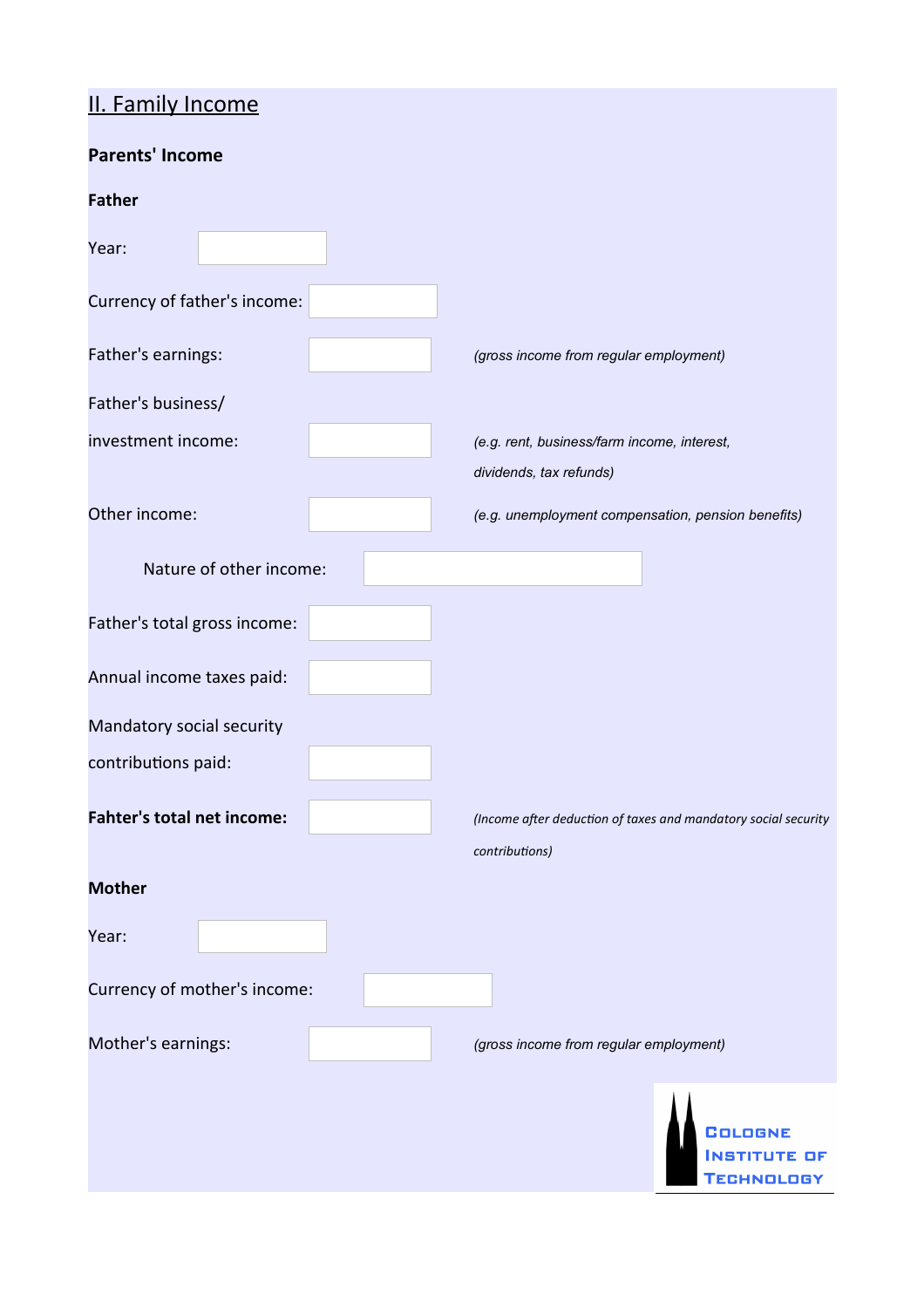| Mother's business/                 |                          |                                                                |
|------------------------------------|--------------------------|----------------------------------------------------------------|
| investment income:                 |                          | (e.g. rent, business/farm income, interest,                    |
|                                    |                          | dividends, tax refunds)                                        |
| Other income:                      |                          | (e.g. unemployment compensation, pension benefits)             |
| Nature of other income:            |                          |                                                                |
| Mother's total gross income:       |                          |                                                                |
| Annual income taxes paid:          |                          |                                                                |
| Mandatory social security          |                          |                                                                |
| contributions paid:                |                          |                                                                |
| <b>Mother's total net income:</b>  |                          | (Income after deduction of taxes and mandatory social security |
|                                    |                          | contributions)                                                 |
| <b>Student's Income</b>            |                          |                                                                |
| Year:                              | $\left  \bullet \right $ |                                                                |
| Currency of student's income:      |                          | $\left  \mathbf{v} \right $                                    |
| Student's earnings:                |                          |                                                                |
| Student's business/                |                          |                                                                |
| investment income:                 |                          |                                                                |
| Other income:                      |                          |                                                                |
| Nature of other income:            |                          |                                                                |
| Student's total gross income:      |                          |                                                                |
| Annual income taxes paid:          |                          |                                                                |
| Mandatory social security          |                          |                                                                |
| contributions paid:                |                          | COLOGNE                                                        |
| <b>Student's total net income:</b> |                          | OF<br>TECHNOLOGY                                               |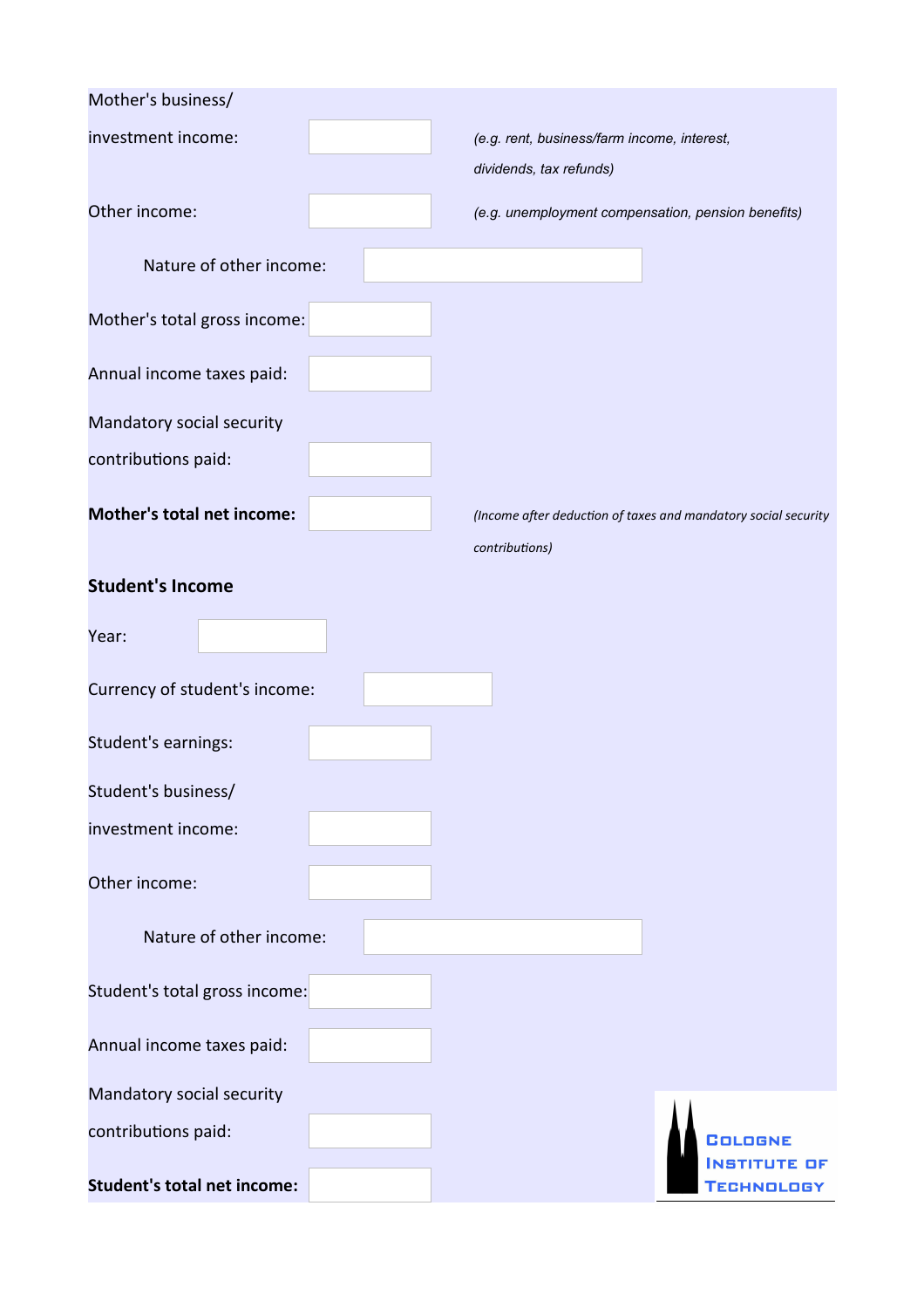# **III. Contribution**

| Contribution towards tuition and fees for the study year 2014/2015 |  |
|--------------------------------------------------------------------|--|
|--------------------------------------------------------------------|--|

| Student's contribution:    |                                                                 |
|----------------------------|-----------------------------------------------------------------|
| Family's contribution:     |                                                                 |
| Other's contribution:      | (e.g. external scholarship, Government, Foundations, Relatives) |
| Nature of contribution:    |                                                                 |
| Other's contribution:      |                                                                 |
| Nature of contribution:    |                                                                 |
| Other's contribution:      |                                                                 |
| Nature of contribution:    |                                                                 |
| <b>Total contribution:</b> |                                                                 |
|                            | COLOGNE<br><b>INSTITUTE OF</b><br><b>TECHNOLOGY</b>             |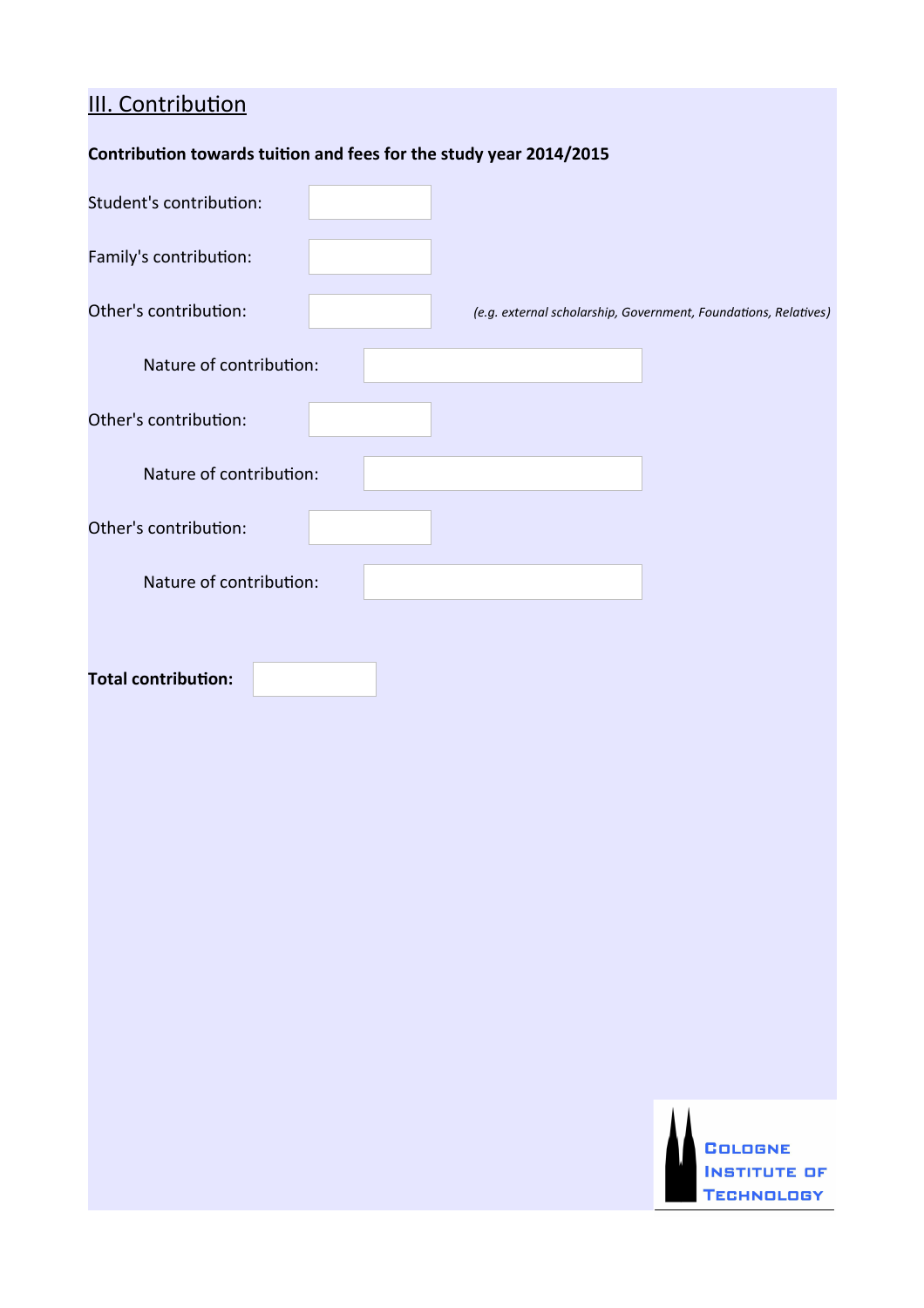## IV. Documentation

The following documents must be submited as evidence:

#### **Parents' most recent tax returns**

**Parents' most recent pay slips or a leter of emloyment confrming income for the previous calendar year**

**Business Documents** *(in case of self employment or company ownership)*

Balance sheet or business/corporate tax return

#### **Evidence for each other type of income**

All documents (including application form) must be sent to CIT and need to be certified and **officially translated into either English or German**. Simple, faxed or scanned copies can not be accepted.

In order to facilitate the application process, this application form can be transmitted via email first but must be sent to CIT along with all supporting documents afterwards. Only entirely **submited applicatons which are available to CIT in hard copy and in tme (see admission deadlines) will be considered for admission.**

**Please note:** Financial aid is related only to the tuiton fees, not to the enrolment fee. The enrolment fee (1,000€) still has to be paid when signing the study contract.